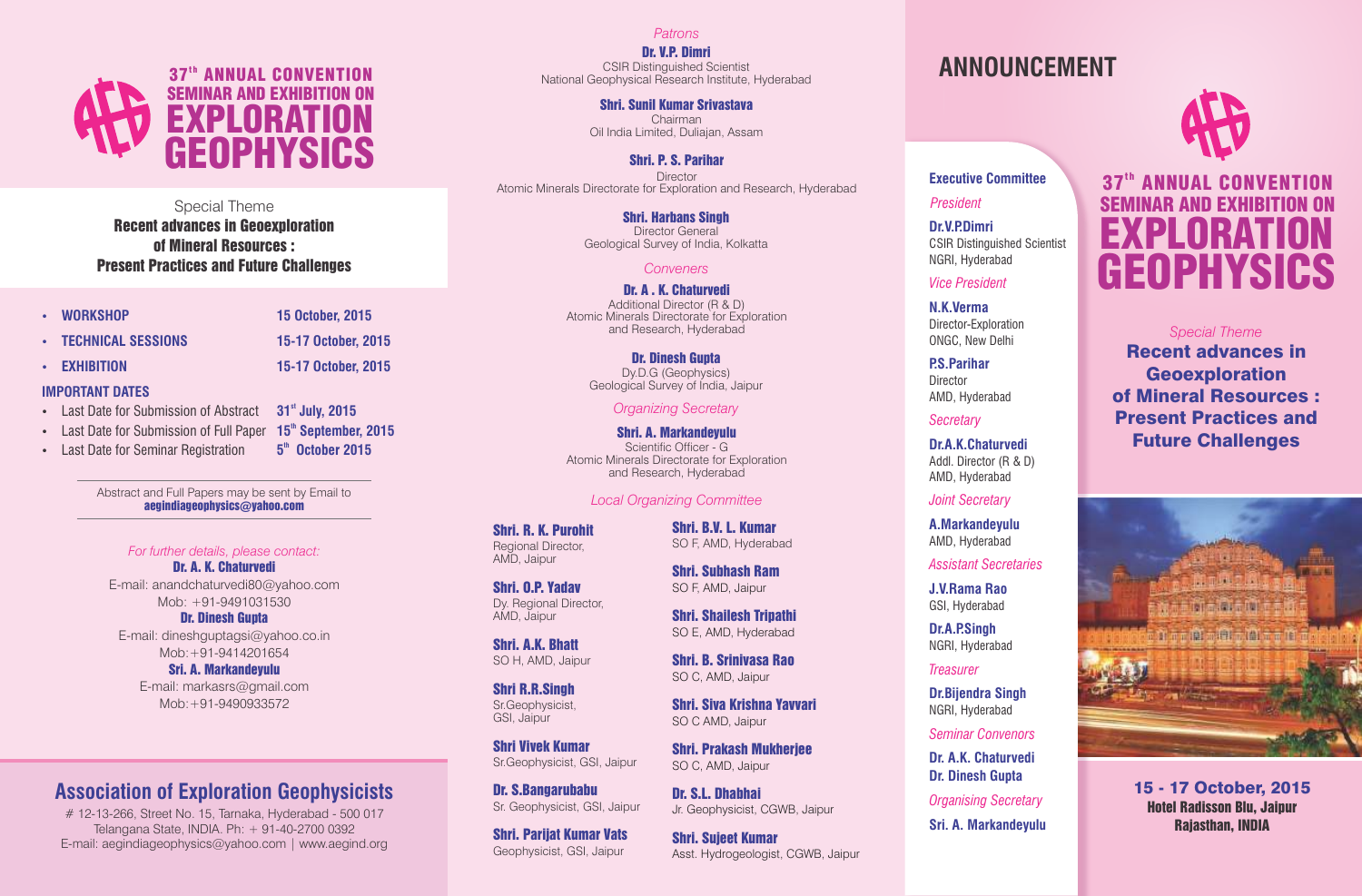#### The **Association of Exploration Geophysicists (AEG)**, a registered

non-profit organization established in 1974 is one of the oldest scientific organizations in India. Starting with a modest beginning of 30 members in 1974, AEG presently has a membership of 1500 members from various fields viz., higher education, industry, basic research, applied geosciences, governmental institutions, universities, Oil & Gas, Mineral and Groundwater organizations and private sector companies. The main goal of the association is strengthening of geoscientific awareness in the country by effective co-ordination of research and investigation in exploration geophysics and allied disciplines. The Association serves actively to build the bridge between the academic experts, practitioners and R&D needs of the industry by conducting seminars and workshops. The Association has completed 40 fruitful and glorious years of service to the cause of Geophysics in the country.

#### Seminar on Exploration Geophysics

The Association has successfully conducted 36 annual meetings and seminars with special themes of topical interest and national importance. AEG seminars are organized in different parts of India to enthuse and involve geoscientists from various geoscientific organizations, academic experts from universities and IIT's, practitioners, geoscience service providers and Industry experts and bring them to a common platform. AEG seminars serve to build the bridge between the geoscientists, academic experts, practitioners and R&D experts in the field of earth sciences. AEG annual conventions have come to be viewed as a rallying point for earth scientists in India and ever increasing numbers in the conventions is a testimony to the support the Association receives from the geoscientists in India and abroad.

AEG will be organizing its  $37<sup>th</sup>$  Annual Convention and Seminar at Hotel Radisson Blu, Jaipur, Rajasthan, India during 15-17 October, 2015 with a special theme on Recent advances in Geoexploration of Mineral Resources: Present Practices and Future Challenges.

Minerals influence every aspect of human life and are essential for supporting economic growth, improving and maintaining quality of life and for the functioning of modern society. Mineral assets of any country play a direct role in the growth and prosperity of a country and its people. For India to flourish as a major global economic power, it is imperative to achieve self reliance in mineral resources including coal, oil and atomic minerals by adopting latest mineral exploration techniques and technologies. By sustained efforts in mineral exploration over the last few decades, the Indian geoscientists have contributed significantly in enhancing the mineral reserves of the country, however, there is an urgent need to adopt innovative techniques in mineral exploration for locating high grade mineral deposits. Geoscientist today is greatly benefited with the advancements in exploration techniques and instrumentation for better understanding mineral deposits in relationship to external and internal processes of the earth. Recent innovations in data processing and interpretation techniques allowed to quickly and efficiently manage, process, model and visualize large and complex digital datasets. At present, the geoscientists are faced with a challenge of locating undiscovered and/ or deep-seated and concealed mineral deposits as most of the easily accessible and near surface mineral deposits are either mined out or are presently under production. This will require improved understanding of the subtle signatures of mineral deposits by systematic application of state-of the-art geophysical techniques and multi-elemental geochemical investigations. The application of innovative integrated geoexploration techniques with emphasis on advanced 3D modelling facilitates in holistic understanding of subsurface geology and metallogenic modeling. The seminar aims to deliberate on mineral targeting

by utilizing advanced mineral exploration and resource characterization technologies to aid in long-term planning and policy-making for future security of mineral resources in the country.

Various National Organisations, Government departments and Private agencies engaged in diverse geoscientific activities will participate and sponsor the seminar. The programmes scheduled for the seminar includes oral and poster presentations on various themes related to recent exploration techniques in geophysics and emerging trends in advanced processing and interpretation of geoscientific data. The seminar is expected to attract a number of renowned geoscientists from India and abroad who will be presenting technical papers on the state of art practices in geosciences. This seminar will be of immense value to professional geoscientists, industrial planners, investors, engineering geologists and research scholars of geosciences. The delegates of the seminar will get an opportunity to share a comprehensive review of the geophysical, geological, engineering and educational challenges. The seminar serves as a unique interdisciplinary platform for the delegates to enjoy a broad spectrum of geology, geophysics and related technologies in the technical sessions, poster sessions and exhibition.

#### Seminar Themes:

- Geoexploration : Present trends and Future technologies
- **Geophysical Exploration for Minerals including Coal and Atomic Minerals**
- Geophysical Exploration for Hydrocarbons
- Airborne Geophysical Surveying
- Near Surface Geophysics –Engineering and Environmental Studies
- Geophysics in Groundwater and Hydrology
- Advanced Modeling, Inversion and Interpretation of Geophysical Data

## Call for Papers

Papers are invited from participating scientists as per the guidelines of Journal of Geophysics. Leading senior scientists have been identified as conveners for various themes. Authors are requested to indicate the most suitable theme under which their paper should be evaluated by the conveners/referees. The number of papers for the seminar is restricted to 50 Oral presentations and 20 Poster presentations. A one full page abstract (Microsoft word) is required to be submitted by the participants who would like to present their research work either in the form of poster and/or oral presentations. The last date for submission of the abstract is on or before 31<sup>st</sup> July, 2015. All accepted abstracts will be intimated before 7<sup>th</sup> August, 2015. Authors whose papers are accepted will be required to submit full papers before 15<sup>th</sup> September, 2015. Only full papers received before due date will be considered for presentation in the seminar. Original scientific contributions are encouraged and invited. Review articles are discouraged. Authors are requested to send two hard copies and a CD/email the text of the paper in MS Word version.

Authors are requested to send technical papers which follow one of the conference themes. They should include

- Full title of the subject
- Name of author (s) and affiliation of all authors, and full mailing address with contact no. (Land Line / Mobile) and Email ID of the corresponding author.

Only those scientific papers for which the Registration form and fees is received by the AEG Secretariat before 15<sup>th</sup> September, 2015 will be considered for presentation. All delegates are advised to register for the seminar well in advance.

## AEG Awards

The papers presented in the seminar will be judged by a panel of experts. The best two papers will be presented with M.B.R.Rao Gold Medal and Prof. P.K.Bhattacharya Gold Medal during the Valedictory function.

#### **Exhibition**

An exposition highlighting the state of the art techniques, geophysical and allied instruments, service and products of national and international vendors and geoscience software will be organised during the seminar. The exhibition will enable the delegates to gain a comprehensive overview of the products and services available as well as an opportunity to discuss the latest developments with representatives from the major companies serving the needs of the exploration industry. Exhibits are expected to span all the sectors of the exploration industry – petroleum, minerals, coal, groundwater, engineering and environment. A wide range of publications of AEG and other institutions will also be exhibited. Further details can be obtained from the AEG office. There will be a Best Exhibitor Award which will be decided by an expert panel.

#### Invitation to Exhibitors and Sponsors

AEG extends heartiest invitation to Exhibitors and sponsors to the  $37<sup>h</sup>$ Annual convention and Seminar on Exploration Geophysics where one will have unique access to marketing and publicity opportunities. The conference will bring together national and international delegates from government. industry and education with interest in application of geophysics from mineral, petroleum, coal, ground water, engineering and environmental studies . As an Exhibitor and/or Sponsor, companies will have unique access to the marketing and publicity opportunities.

#### Sponsorship Opportunities

Various Event sponsorship opportunities are available for the Seminar which includes Platinum, Gold, Silver sponsorships etc

#### Workshop on :

Geophysical Inversion modeling for resource exploration

#### Registration Information

**Delegate - Research Scholar Rs. 1,000/-** 

**Delegate-Member AEG** Rs. 3,000/- (US\$ 250 for Foreign Delegates) **Delegate-Non- Member AEG Rs. 5,000/- (US\$ 400 for Foreign Delegates)** 

#### IMPORTANT DATES

Last Date for Submission of Abstract 31<sup>st</sup> July, 2015 Last Date for Submission of Full Paper 15<sup>th</sup> September, 2015 Last Date for Seminar Registration 5<sup>th</sup> October 2015